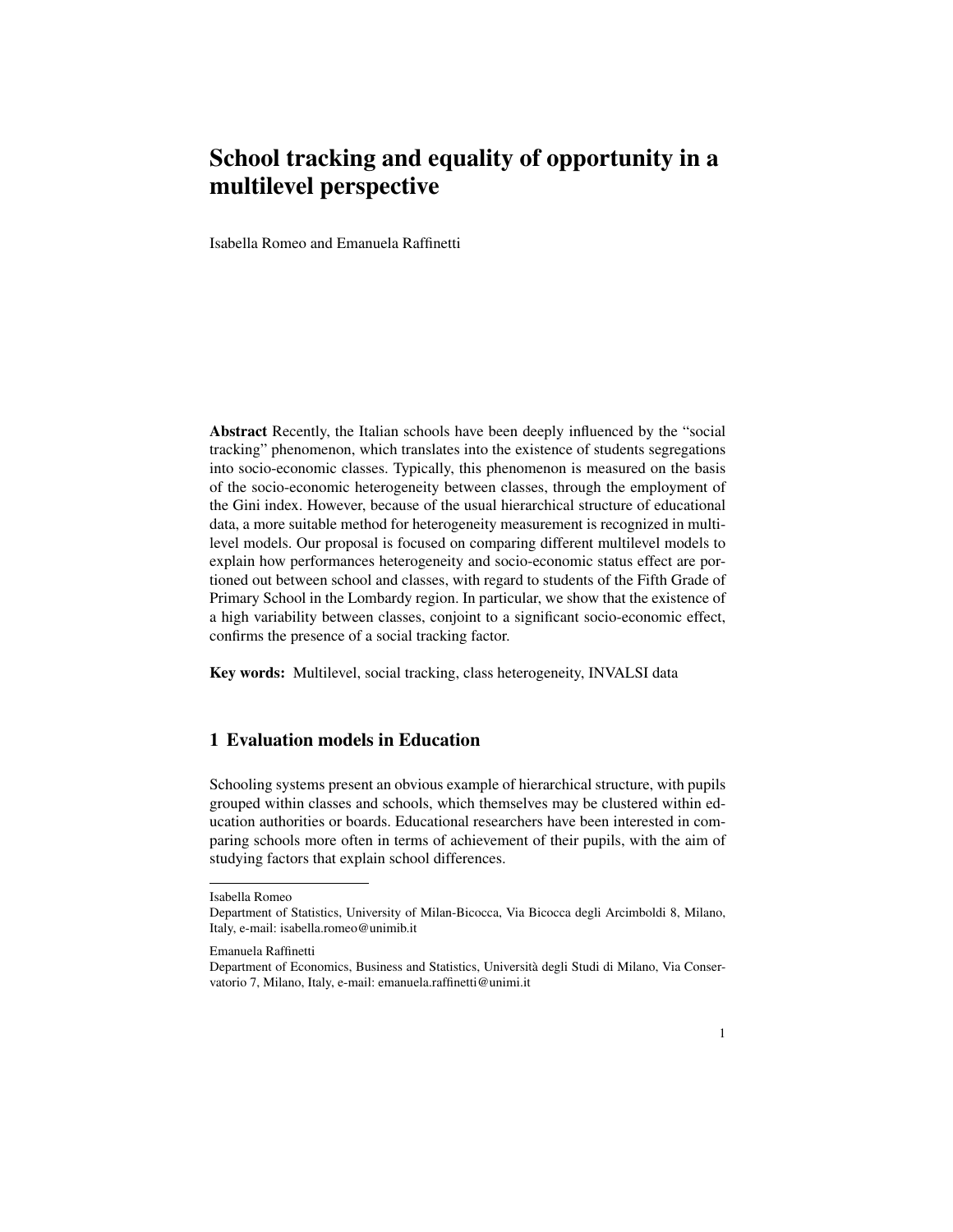To date, as noted by several authors ([4]), in many cases the study is based on the employment of two-level multilevel models. In educational contexts, all the existing analysis procedures are mainly devoted to provide an evaluation in terms of schools or an evaluation in terms of teachers. On the one hand, articles focusing on the former topic consider students nested in school, on the other hand, the ones focusing on the latter topic consider students nested in classrooms. Despite the large amount of evidence on the importance of both schools and classrooms on students' performances, there are few studies taking into account both class and school level. However, researches implementing a three level-structure discovered the existence of a greater variability between classes rather than between schools, as stated by [4]. This paper proposes to stress the relevance of considering variability between classes. Typically, variability between classes can be translated both in terms of teacher's and peer's effect. Indeed, there is a number of studies, as discussed in [4], according to which "how much a student learns depends on the identity of the classroom to which the student is assigned". In particular, peer effect can be interpret in this context as the existence of a widely discussed sociological hypothesis ([2]), the so called social tracking factor. Our work investigates about this hypothesis in Lombardy Primary School through a suitable analysis of students' Math performances. The social tracking phenomenon contrasts with the "equality" principle, according to which the best practice is composing classes by maximizing the students' heterogeneity within classes and the students' homogeneity between classes. More in detail, social tracking factor is generated by the tendency of satisfying parents' pressure for the class choice. This feature contributes in segregation and classification of students into socio-economic classes, implying inequality in opportunities, as discussed by [1]. In this direction, our contribution is based on analyzing how variability is portioned out between classes and between schools. Furthermore, once detected the existence of a real variability within classes, our proposed research aim is based on the evaluation of the socio-economic status effect on class and school level through the multilevel models implementation.

## 2 The available dataset

In Italy the National Evaluation Committee (Invalsi - Istituto Nazionale per la Valutazione del Sistema di Istruzione e Formazione) has been established with the specific aim of evaluating the Italian schools. Invalsi carry out an analysis of students' achievement at different levels of education, second and fifth year of the primary school (age 7 and 10, respectively), first and third of the lower-secondary (age 11 and 13), second and fifth of the upper-secondary (age 15 and 18). The collection of such data started from the school year 2008/2009 and represents the first time that a law imposes a national evaluation by using standardized tests.

In this paper we focus on Math results relating to all students of the Fifth Grade of Primary School in the Lombardy region, for the school year 2009/10. The considered population is made up of about 82,000 students belonging to 900 schools.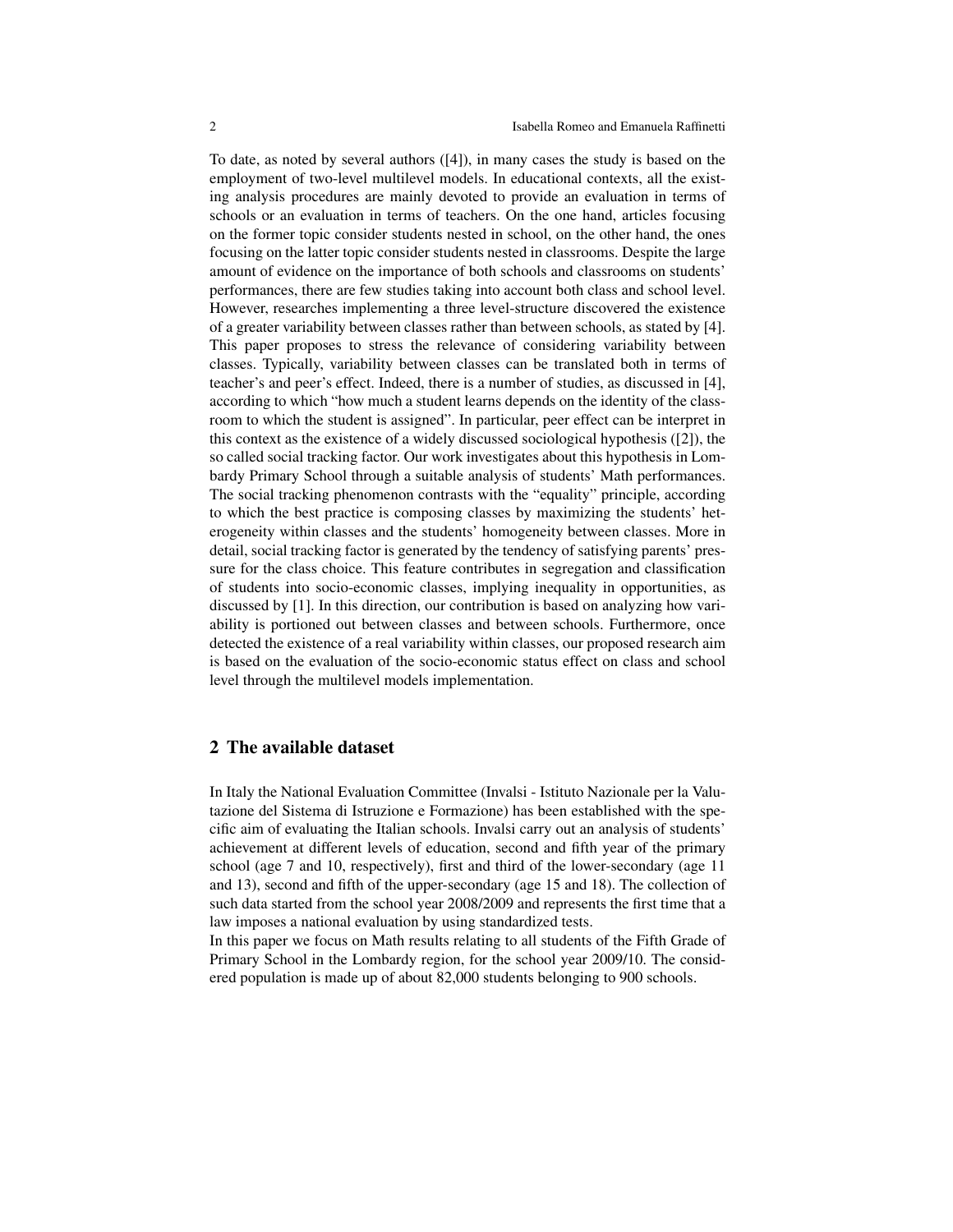#### 3 Students' performances variability as a tracking factor effect

Aim of our contribution is to remark how multilevel models can provide interesting information about the existence of social tracking factor. Multilevel models allow to partition the variability of a specific phenomenon among the different involved levels, establishing in this way the heterogeneity within each considered level. This heterogeneity is measured by the intra-class correlation coefficient (ICC), that describes how much of outcomes variation is related to differences between units of each considered level ([3]). This aspect assumes a relevant role in our current proposed methodology framework, given our specific purpose of explaining the performances variability share referring to class and school levels. More precisely, we are interested in defining how such variability is partitioned when not all levels are taken into account. In order to achieve this goal, three different empty multilevel models have been run: a two-levels model characterized by school and students levels, a two-levels model characterized by class and students levels and a three-levels model characterized by school, class and students levels. Table 1 reports the empty models results in terms of variance decomposition and the intra-class correlation coefficient (ICC) value for all different levels.

Table 1 Variance decomposition with regard to the three implemented empty multilevel models -Fifth Grade of Primary School

|                      | Two levels -<br>School-Student |             | Two levels -<br>Class-Student |             | Three levels -<br>School-Class-Student |             |
|----------------------|--------------------------------|-------------|-------------------------------|-------------|----------------------------------------|-------------|
|                      | Variance                       | ICC $(\% )$ | Variance                      | ICC $(\% )$ | Variance                               | ICC $(\% )$ |
| Var. Between Schools | -30                            | 9.8         | -                             |             | 19                                     | 6.2         |
| Var. Between Classes |                                | ٠           | 50                            | 16.7        | 32                                     | 10.7        |
| Var. Within          | 273                            | 90.2        | 250                           | 83.3        | 250                                    | 83.1        |
| Total Var.           | 303                            | 100         | 300                           | 100         | 301                                    | 100         |

With regard to Table 1 results, in Primary School the well known prevalent performances variability depends on students' characteristics. The most interesting outcome is related to the three-levels model which highlights as the variability between classes is greater than variability between schools, according to the evidence gathered from several studies ([4]). In particular, the former is almost double with respect to the latter. As explained above, our interest lies in establishing how much variability is partitioned in both the considered two-levels models with respect to that of the three-levels one. If one considers the two-levels model, characterized by only class and student levels, the between class variance gathers up both school and class variance resulting in the three multilevel model. Conversely, when the class level is not considered there is a clear growth of both variance between and within schools. In this case, the between class variance associated to the three-levels model is portioned out among the between and within schools variance of the two-levels model with only schools and students taken into account. Thus, a two-levels model is not